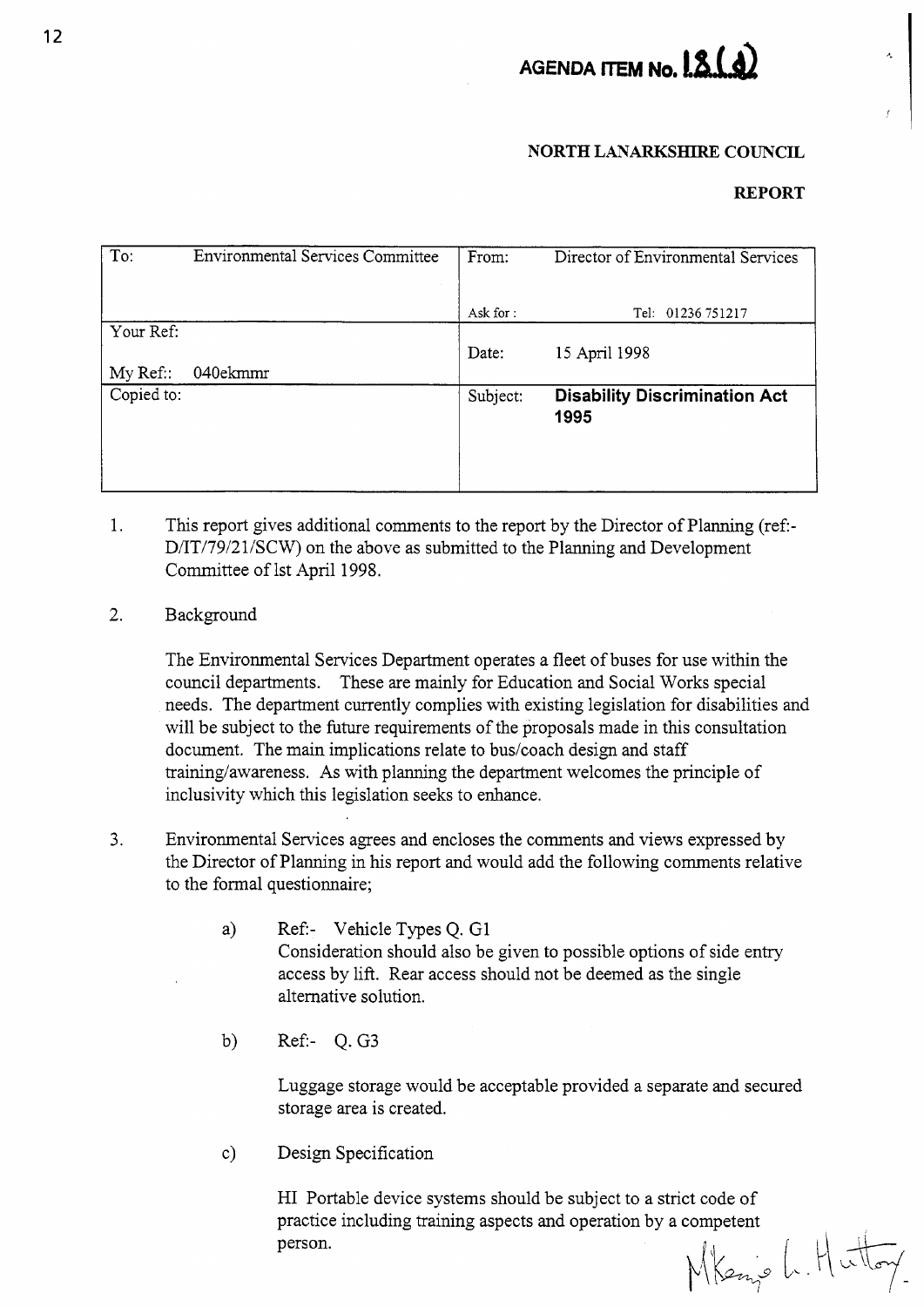## **NORTH LAKARKSEIJRE COUNCIL,**

| To:   | PLANNING AND DEVELOPMENT COMMITTEE<br>(Transportation and Development Sub-Committee) |                        | Subject:<br>DISABILITY DISCRIMINATION ACT - THE<br>GOVERNMENT'S PROPOSALS FOR BUSES AND<br><b>COACHES</b> |
|-------|--------------------------------------------------------------------------------------|------------------------|-----------------------------------------------------------------------------------------------------------|
| From: | DIRECTOR OF PLANNING AND DEVELOPMENT                                                 |                        |                                                                                                           |
| Date: | 1 APRIL 1998                                                                         | D/TT/79/21/SCW<br>Ref: |                                                                                                           |

#### Purpose of Report

1. This report offers comments on the Government's proposals for applying the Disability Discrimination Act 1995 to buses and coaches. These proposals follow on those for taxis reported to sub-Committee on 24 September 1997.

### Background

- 2. Through our responsibilities for planning, transportation, building control and property, the Planning and Development Department has a major interest in access and mobility issues. Currently, the Department is pursuing a strategy to improve the accessibility of Council property and the general pedestrian environment in order to meet our obligations under the Disability Discrimination Act 1995.
- 3. The Act **as** published gives Central Government powers to make regulations on the accessibility to buses and coaches for disabled persons. It is these proposals which form the basis of a discussion paper issued by the Department of Environment, Transport and the Regions (DETR).
- **4.** The proposals set out timescales for the implementation of accessible buses and coaches, technical criteria for the vehicles and exceptions to the regulations. There is also a questionnaire where the Department invites comments on the types of services to be covered, possible exemptions, implementation timetables, design specifications, infrastructure and traffic management and costs to industry. Comments are invited by 17 April at the latest.

*c* 

#### Summarv of Contents

- 5. A copy of the fuIl document has been lodged in the members library but the contents can be summarised **as** follows.
- *6.* New large single deck buses used on scheduled services will have to be wheelchair accessible from January 2000. New double deck buses have a further two years to comply (January 2002). All existing single decks would have to comply by 2015 while double deckers would have until 20 17.
- 7. Exemptions are proposed for vehicles operated by voluntary organisations, off road vehicles and prison transport. Meantime views are sought by Government on whether vehicles used on nonscheduled services should be brought within the ambit of the regulations.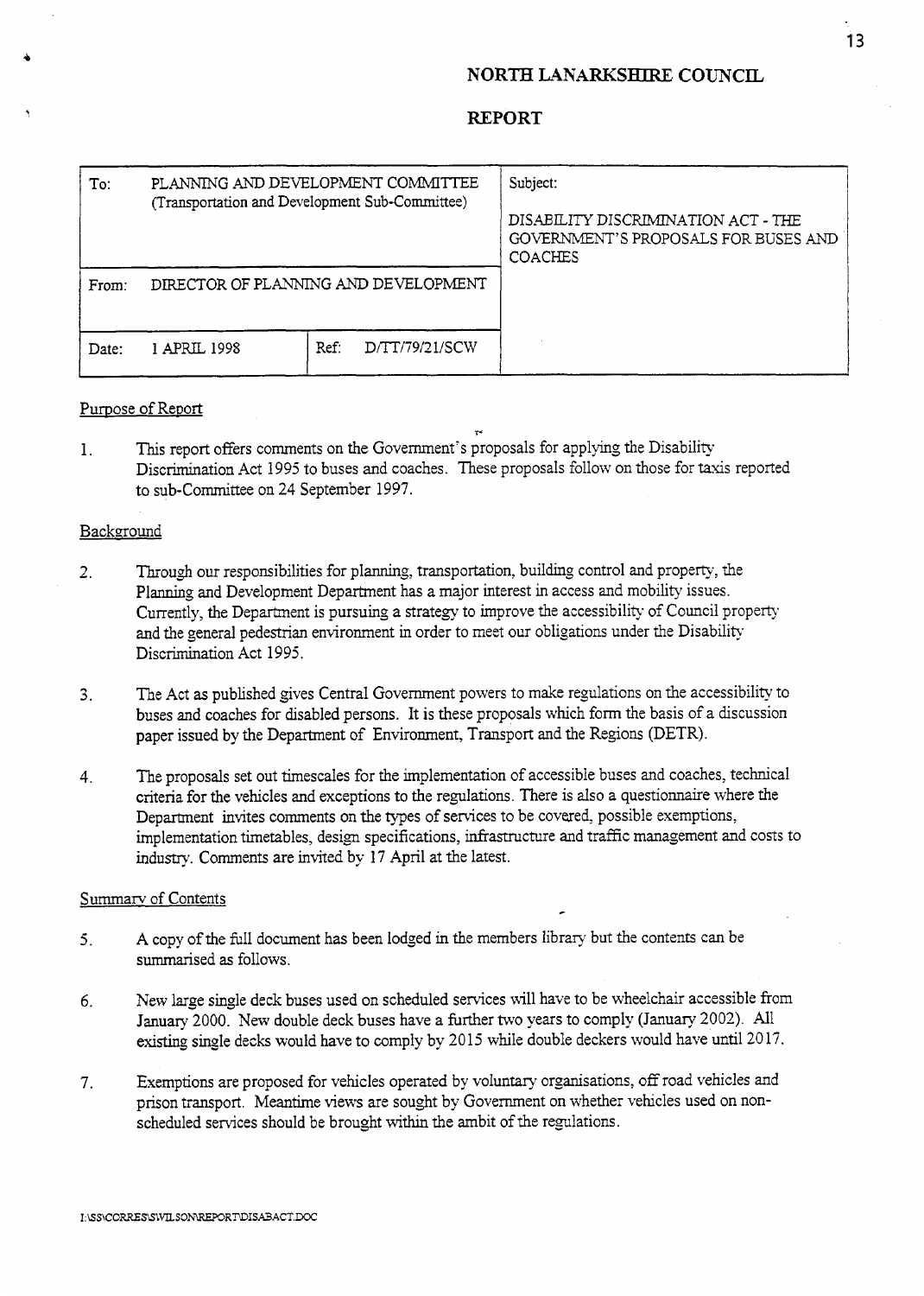- **8.**  Vehicles under **7.5** tonnes or with less than **23** seats would also have to be wheelchair accessible but the proposals allow for this to be achieved by rear tailgate lift.
- *9.*  Coaches operating scheduled services tend to run over longer distances, have fewer stops than local bus services, may have pre-bookable seats and usually incorporate extensive luggage space under the seating area **(on** single deck vehicles). With this in mind, the Government view is that low floor, wheelchair accessible single deck coaches are impractical and that lift access is acceptable. New coaches introduced from 2005 will have to be wheelchair accessible.
- 10. The situation is further complicated by the separate draft proposals for a European Commission Bus and Coach Directive. These have been incorporated into the DETR document as far as practical.
- 11. Annexes **A, By** C, D, E and F give details of such matters as dunensions, security measures and lift requirements. The comments below are related to these annexes.
- 12. The final part of the document includes a short section on Infrastructure and Traffic Management which is of direct interest to the Council as local roads authority. Reference is made to the need for off-vehicle infrastructure to be barrier-free, to the problems posed by some forms of traffic calming measures and to the need for low floor buses to be able to access the kerb at bus stops if they are to realise their potential.

## Responses to Ouestionnaire

- 13. In terms of responses to the issues raised *in* the questionnaire, the followhg comments are suggested:-
	- **AI**  If the Government is committed to creating an inclusive society, as many types of vehicles as possible should be covered by the regulations.
	- B1 The proposed exemptions seem reasonable except for the general exemption for vehcles used for Crown Purposes - this seems contrary to the spirit of the Act and means that State organisations are exempt from Government policy!
	- $B<sub>3</sub>$ Exemption of "Heritage" vehicles seems reasonable.
	- $C1$ The 2000 date for new single deckers is eminently achievable.
	- $C3$ The end date of 2015 seems too far away - while the average bus may have a life of 12-15 years, operators and manufacturers have known since 1995 at least that wheelchair accessibility was likely to be introduced. 2010 seems a better target date.
	- D<sub>3</sub> The 2002 date for wheelchair accessibility to double deck vehicles is dictated by the unpreparedness of British Industry and probably has to be accepted.
	- **D5**  The end date of 2017 is again too late. 2015 is a better compromise date.
	- E3 If, as Government indicates, lifts can be readily fitted to any vehicle, there is no reason why new small buses/coaches should not be required to be wheelchair accessible from 2000 as for new single deckers. There can, however, be a problem for accessing vehicles with rear lifts in that access is made from the road. There is a road safety issue and dropped kerbs may not be available. Driver assistance will, however, normally be involved in using the lift and it seems reasonable to espect the driver to be required to deploy portable ramps to assist wheelchair users to mount kerbs (see also G1 and Hl).

14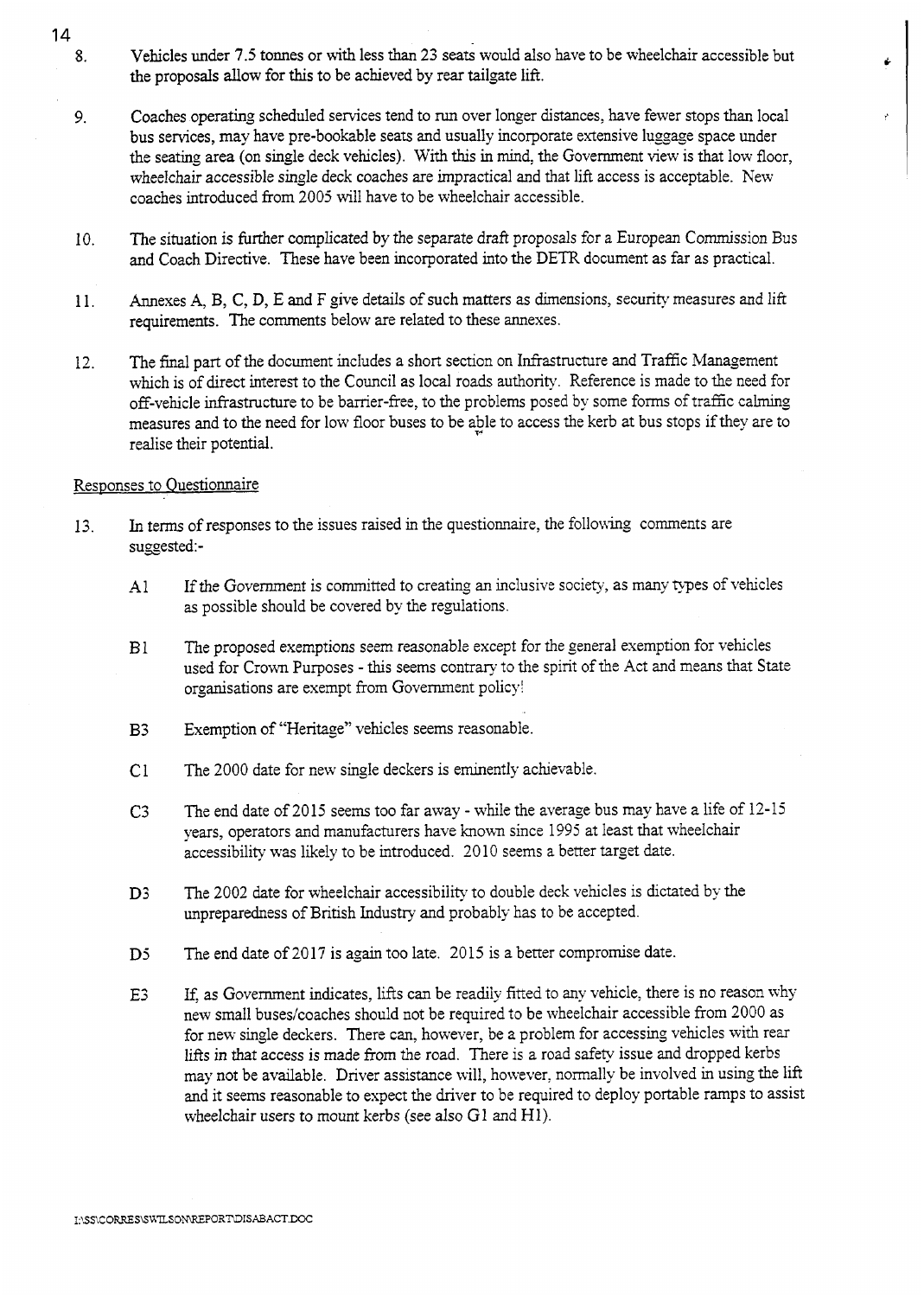- E5 The 2015 end date seems too far ahead for a class of vehicle which is generally recognised as having a shorter useful life than full size buses/coaches. 2010 is probably a fair compromise.
- **F3** The document does not make it clear why the implementation date for wheelchair accessible coaches should be 5 years after single deck buses, although there is the issue of how best to achieve access (See **G3).** It is suggested that the requirement should be related to use. Coaches are often used for local bus services in the Cumbernauld area and in other parts of the UK either as the regular vehicle or as a substitute for a bus. Some operators could seek to avoid compliance with wheelchair access requirements by purchasing and operating coaches rather than buses if there is a 5 year difference in the requirements for introducing new vehicles and the end date.

There is a need for Government to set targets for the introduction of wheelchair accessible services rather than wheelchair accessible vehicles.

G1 See previous comments regarding rear lift access.

*6* 

- **G3** The lower saloon of double deck coaches shpuld be capable of being wheelchair accessible in the same timescale as for single deck buses. Access to upper floors of double deck coaches or buses is probably unreasonable and xould cause problems in an emergency .! situation.
- H1 There should be no problem with the deployment of a portable device which offers a more flexible approach for smaller vehicles and could help to counteract the situation referred to earlier regarding mounting high kerbs, etc. The issues would be ensuring that the device was carried at all times, that it was structurally sound and that drivers/operatives were competent in its use. The parallel is with the taxi industry.
- **H8** The proposal that de-mountable seats be provided on pre-booked services seems sensible it has parallels with rail or air operations where the operator knows in advance when special facilities are required and can, therefore, make appropriate provision.
- L1 Section 2, Part *5,* relating to infrastructure: is one of the shortest sections in the consultation document yet *in* many ways it is one of the most important and also the one of **most** interest to local authorities **as** opposed to bus operators.

There is not much use in promoting the purchase and deployment of low floor and wheelchair accessible vehicles if the road network is not designed and maintained to accommodate them - crests and dips in the road geometry and speed reducing road humps conspire against low floor vehicles. Meanwhile, pedestrians need to be able to access bus stops and this requires investment in better footway surfaces and dropped kerbs. There is also the issue of buses unable to access bus stops because of thoughtless parking and the converse - bus drivers who do not come near enough to the kerb negate the benefits of accessible vehicles. There is a need for greater awareness education/training involving the public, local government officers and bus operatives.